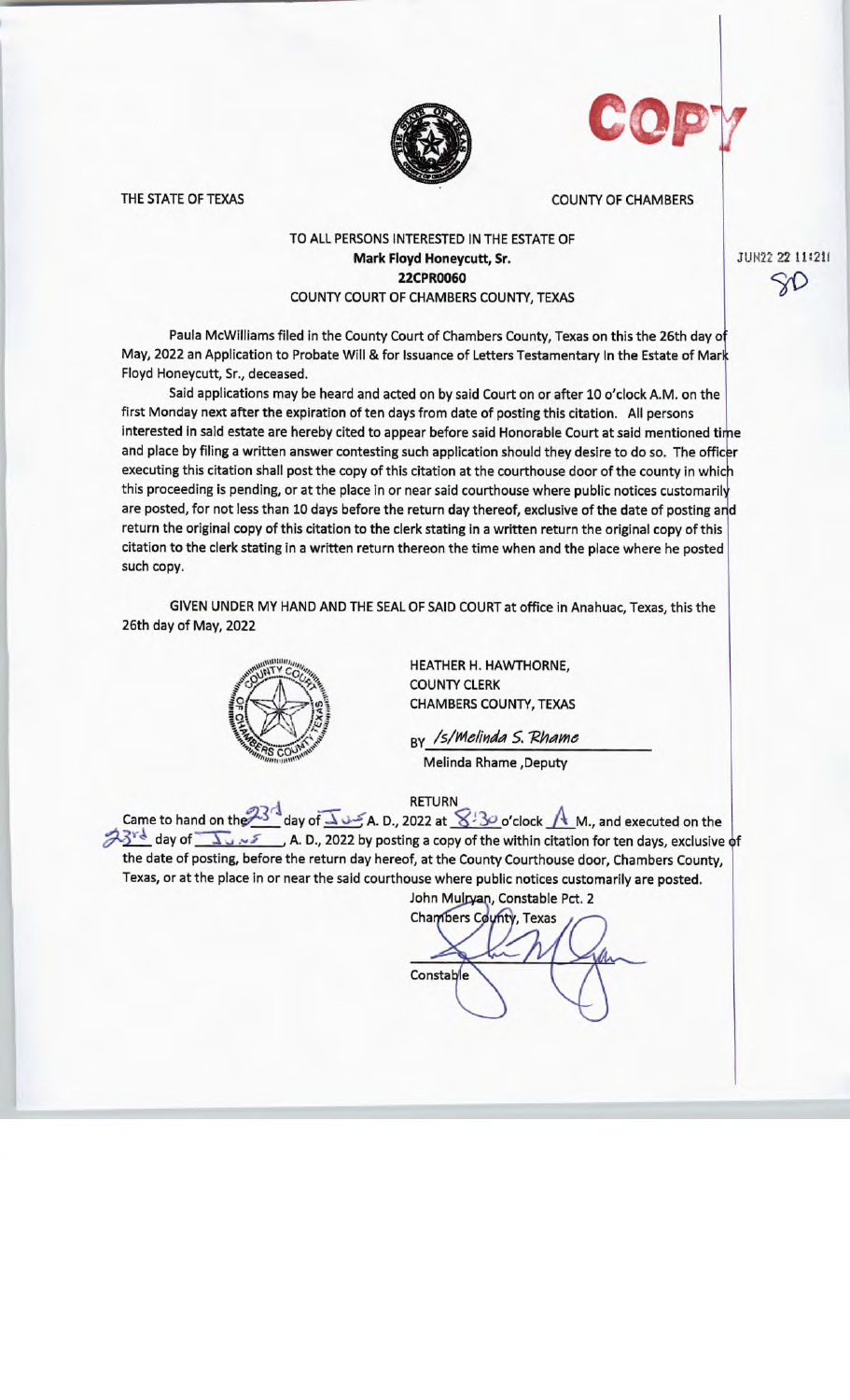|--|

A." .1 1

THE STATE OF TEXAS COUNTY OF CHAMBERS

## TO ALL PERSONS INTERESTED IN THE ESTATE OF David Lee Gray 22CPR0065 COUNTY COURT OF CHAMBERS COUNTY, TEXAS

JUN22 22 11:22f  $60$ 

Barbara Gray filed in the County Court of Chambers County, Texas on this the 21st day of June, <sup>2022</sup>an Application to to Probate Will and for Issuance of Letters Testamentary In the Estate of David Lee Gray, deceased.

Said applications may be heard and acted on by said Court on or after 10 o'clock A.M. on the first Monday next after the expiration of ten days from date of posting this citation. All persons interested in said estate are hereby cited to appear before said Honorable Court at said mentioned time and place by filing a written answer contesting such application should they desire to do so. The officer executing this citation shall post the copy of this citation at the courthouse door of the county in whic this proceeding is pending, or at the place in or near said courthouse where public notices customaril are posted, for not less than 10 days before the return day thereof, exclusive of the date of posting and return the original copy of this citation to the clerk stating in a written return the original copy of this citation to the clerk stating in a written return thereon the time when and the place where he posted such copy.

GIVEN UNDER MY HAND AND THE SEAL OF SAID COURT at office in Anahuac, Texas, this the 21st day of June, 2022



HEATHER H. HAWTHORNE, COUNTY CLERK CHAMBERS COUNTY, TEXAS

By / s/ Melinda S. Rhame Melinda Rhame ,Deputy

RETURN \_

Came to hand on the  $\Delta$ <sup>-</sup> day of  $\Delta$ .  $\Delta$ -5 A. D., 2022 at  $\Delta^{1/3O}$  o'clock  $\overline{A}$  M., and executed on the S day of Service of posting a copy of the within citation for ten days, exclusive of the date of posting, before the return day hereof, at the County Courthouse door, Chambers County, Texas, or at the place in or near the said courthouse where public notices customarily are posted.

John Mulryan, Constable Pct. 2 Chambers County, Texas **Constable**